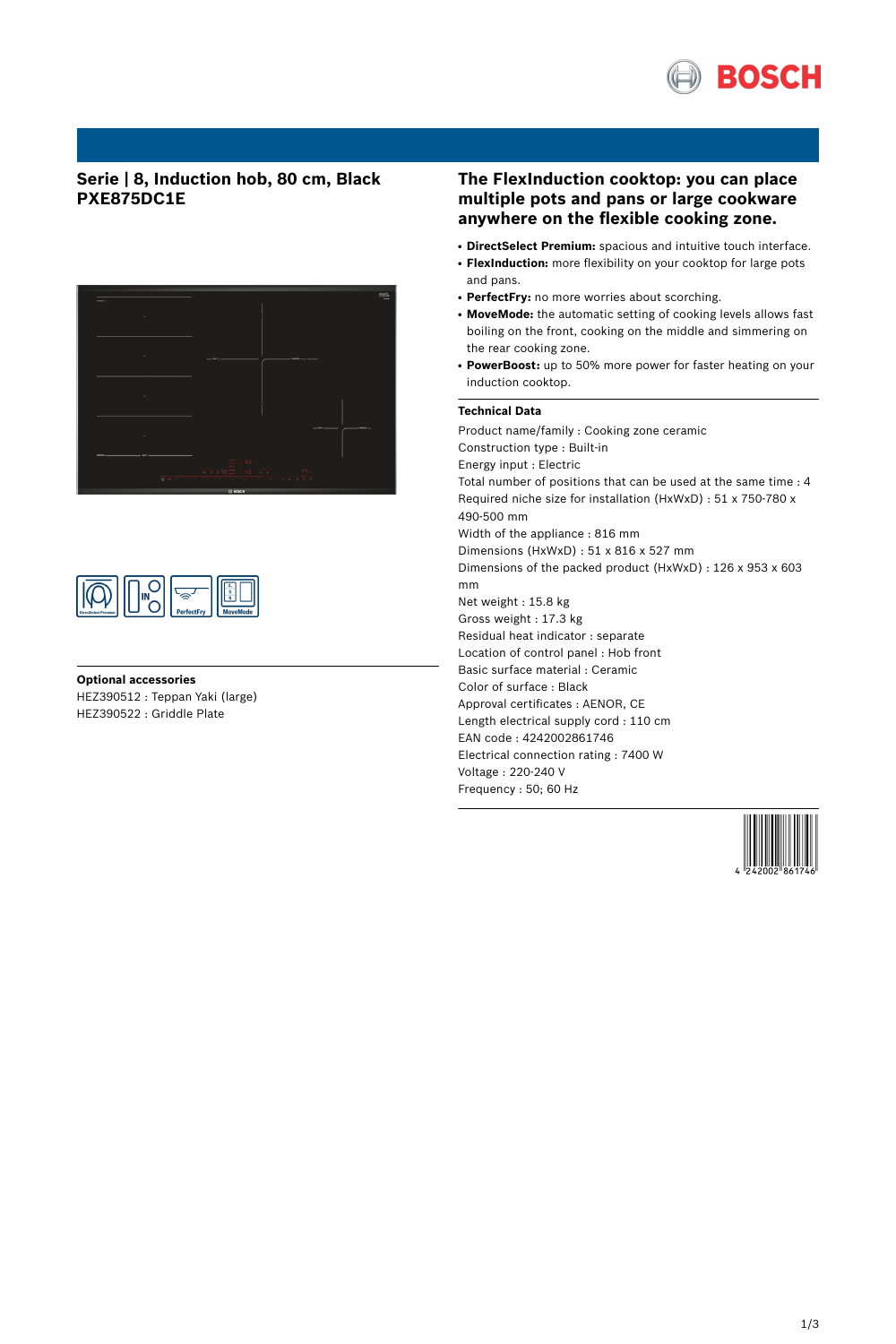

**Serie | 8, Induction hob, 80 cm, Black PXE875DC1E**

**The FlexInduction cooktop: you can place multiple pots and pans or large cookware anywhere on the flexible cooking zone.**

- <sup>80</sup> cm: space for <sup>4</sup> pots or pans.

#### **Flexibility of cooking zones**

- Flex: use cookware of any shape or size anywhere within the 40cm long zone.
- Cooking zone front left: <sup>240</sup> mm, <sup>200</sup> mm, 2.2 KW (max. power 3.7 KW)
- Cooking zone rear left: <sup>240</sup> mm, <sup>200</sup> mm, 2.2 KW (max. power 3.7 KW)
- Cooking zone rear right: <sup>280</sup> mm , 2.6 KW (max power 3.7 KW)
- Cooking zone front right: <sup>145</sup> mm, 1.4 KW (max. power 2.2 KW)

#### **Usage convenience**

- Direct Select Premium Touch Control: directly control the power on the extra large illuminated touch bar (invisible when switched off).
- <sup>17</sup> power levels for each cooking zone: precisely adapt the heat with 17 power levels (9 main levels and 8 intermediate levels).
- Keep warm function low setting for keeping food warm at the touch of a button: keep dishes warm at preset low power level.
- Timer with automatic switch off for all zones : switches off the cooking zone at the end of the time set (e.g. for boiled eggs).
- Alarm
- : an alarm sounds at the end of the time set (e.g. for pasta).
- Count-up timer

: shows how much time has passed since starting the timer (e.g. for potatoes).

#### **Time saving & efficiency**

- PowerBoost function reduce the time to heat up large quantities of water
- : boil water more quickly thanks to 50% more energy than at the highest standard level.
- ShortBoost function reduce the time to heat up pans: heat up pans more quickly than at the highest standard level while protecting the pan coating.
- Move Mode <sup>3</sup> Automatic Power Levels: increase or decrease the power level simply by moving the pot forwards or backwards.
- QuickStart Quick and automatic first pot detection: when switching on, the cooktop automatically selects the cooking zone with cookware (placed in off-mode).
- ReStart Quickly reinstates previous settings: in case of unintentional switch-off, restore all previous settings by switching on the cooktop again within 4 seconds.

#### **Cooking assistance**

- FryingSensor with <sup>5</sup> temperature settings: prevents scorching with the automatic temperature regulation of the integrated sensor.

### **Design**

- Stainless steel side profiles with beveled front

#### **Safety**

- Digital 2-stage residual heat indicator: indicates which cooking zones are still hot or warm.
- Childproof lock: prevent unintended activation of the cooktop.
- WipeProtection: wipe overboiled liquids without unintentionally changing settings (blocking all touch buttons for 30 seconds).
- Main switch: switch off all cooking zones at the touch of <sup>a</sup> button.
- Automatic safety switch-off: for safety reasons, heating stops after a preset time without interaction (customizable).
- Energy consumption display: shows the electricity consumption of the last cooking process.

#### **Installation**

- Dimensions of the product (HxWxD mm): <sup>51</sup> <sup>x</sup> <sup>816</sup> <sup>x</sup> <sup>527</sup>
- Required niche size for installation (HxWxD mm) : <sup>51</sup> <sup>x</sup> <sup>750</sup> <sup>x</sup> (490 - 500)
- Min. worktop thickness: <sup>16</sup> mm
- Connected load: 7.4 KW
- PowerManagement Function: limit the maximum power if needed (depends on fuse protection of electric installation).
- Power cord: 1.1 m, Cable included